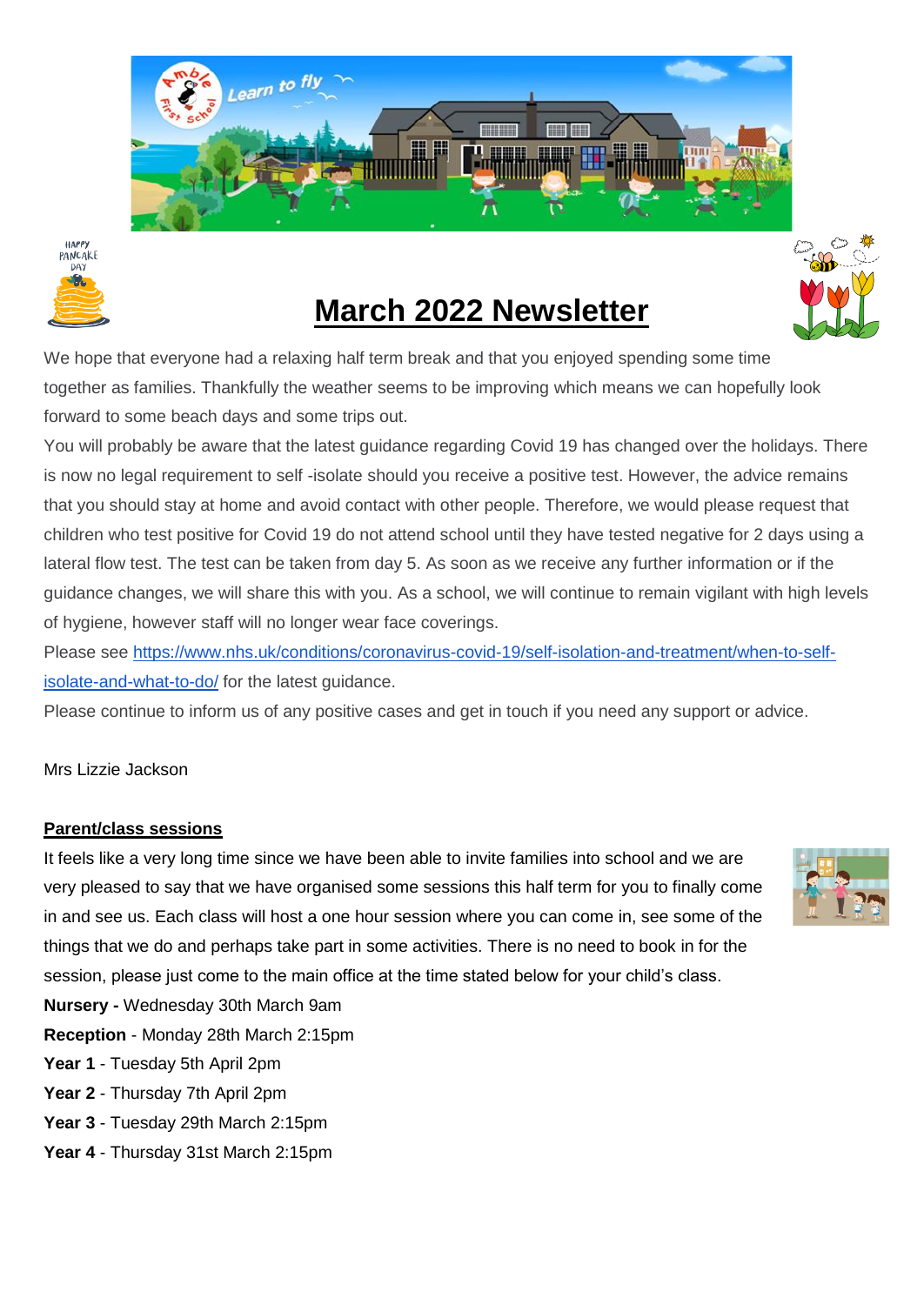**Website** 

You may have noticed that our school website has been revamped recently. The children at the top of the page at last have the correct school jumpers on! Over the next few weeks, we will continue to make changes to ensure that you have easy access to everything that you need. We

have also included our Facebook feed on the main page so that you can see any photos that we share, even if you do not have a Facebook account. We would really appreciate any feedback you may have about the website and if there is anything that you would like us to include or that you think would be helpful for others, please let us know.

#### **Bedtime Book Bags**

You may have seen our Facebook post before half term showing some new Amble First bags. We know how much our children enjoy daily story time in school and we recognise how much children benefit from story time at night with parents, grandparents, carers, siblings and even pets! Therefore, we have purchased some brand new books and each class has two Bedtime

Book Bags. These will be sent home at some point over the half term for you to enjoy with your child/ren. Each term we will add new books. We have also included a sachet of hot chocolate to make it an extra special time!

#### **First Lego League**

We are thrilled to say that we have been successful in securing sponsorship to take part in First Lego League. This is a global Science, Technology, Engineering and Maths (STEM) programme for 4-16 year olds. It is designed to teach children real-

world STEM skills, including coding and robotics, in a fun and engaging way. We will be starting this over the summer term and can't wait to show you what we make!

#### **British Values**

Each week, one of our assemblies focuses on the British Values. Last half term, we learnt about democracy, the history of democracy and what this means for us in school. As part of our work, we tasked the whole school to think of and vote for some new crew names and some class names. Each child in the school belongs to a crew and through their hard work,

they gain points for these crews. At the end of each half term, the crew with the most points gets a reward. Following many discussions, the children decided that the crews should be named after famous people and the classes should be named after animals. We are very proud to announce that we now have 5 new crew names and six new class names!

David Attenborough **Nursery** Parrots

**Crew Names Class Names** Nicola Adams **Reception** Flamingos







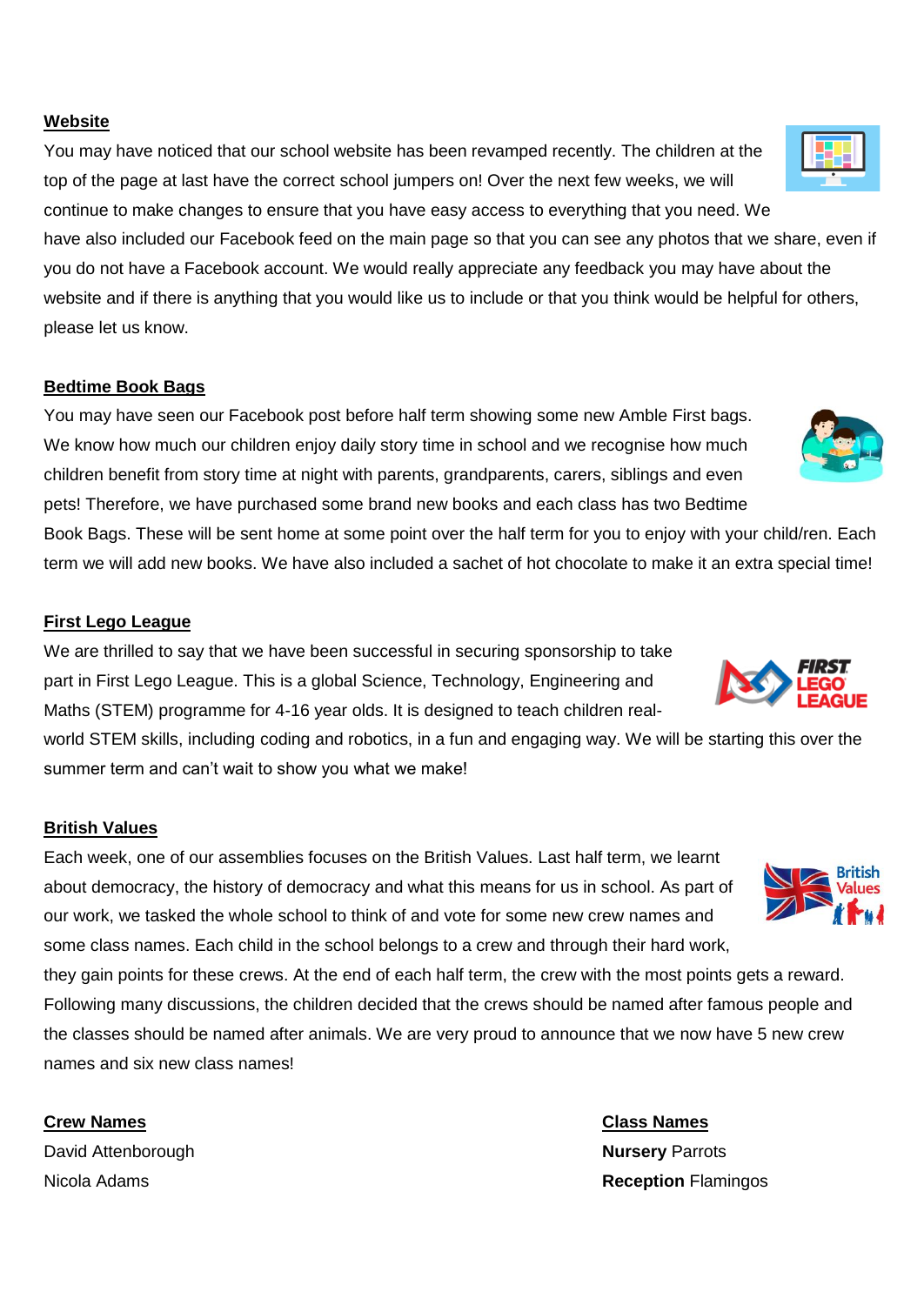Malorie Blackman **Year 1** Gorillas Joe Wicks **Year 2** Tigers

Tim Peake **Year 3** Chameleons **Year 4** Jaguars

We are looking forward to introducing some 'Crew Days' where we will learn more about the people who inspired our choices.

# **Year 2 SATs**

Mrs Graham will be hosting a session to discuss the Key Stage 1 SATs on **Tuesday 15th March** after school at 3:00pm. Year 2 parents are welcome to join us to find out what these tests entail and how you can support your children with these. You do not need to sign up for this session.

# **World Book Day 2022**

This year we will be celebrating World Book Day on **Thursday 3rd March**. Children are welcome to come to school in fancy dress or in pyjamas ready for a bedtime story. Look out for your book vouchers which will enable children to get one of the WBD books for free or they can use them as a discount towards a book of their choice.

To celebrate our love of reading ahead of World Book Day, we would love for you to send us your "Shelfie". A Shelfie is a photograph of your child in front of their bookcase, with their favourite book or at the library. Please email your shelfie photograph to [admin@amblefirst.northumberland.sch.uk](mailto:admin@amblefirst.northumberland.sch.uk) if you are happy for these to be shared on Facebook.

#### **Red Nose Day**

This year Red Nose Day is **Friday 18th March.** We will be taking part in lots of activities in school on that day. For a £1 donation, children are welcome to come to school in non-uniform. We will also be selling red noses during the week at the cost of £1.50.

# **My Child's Art**

This week you will receive a leaflet with information regarding our latest project in school. As Mothers' Day is fast approaching we thought that it would be nice for families to have the option to purchase some items designed by their child/ren. Before half term, every child created their own self portrait. We have now shared these with the My Child's Art company, who will turn these into a range of items such as mugs, coasters,

key rings and other gifts etc. Please look out for your leaflet which will contain the code that you can use to access your child's artwork. All orders should be placed online with the company, as we are unable to do these from school.





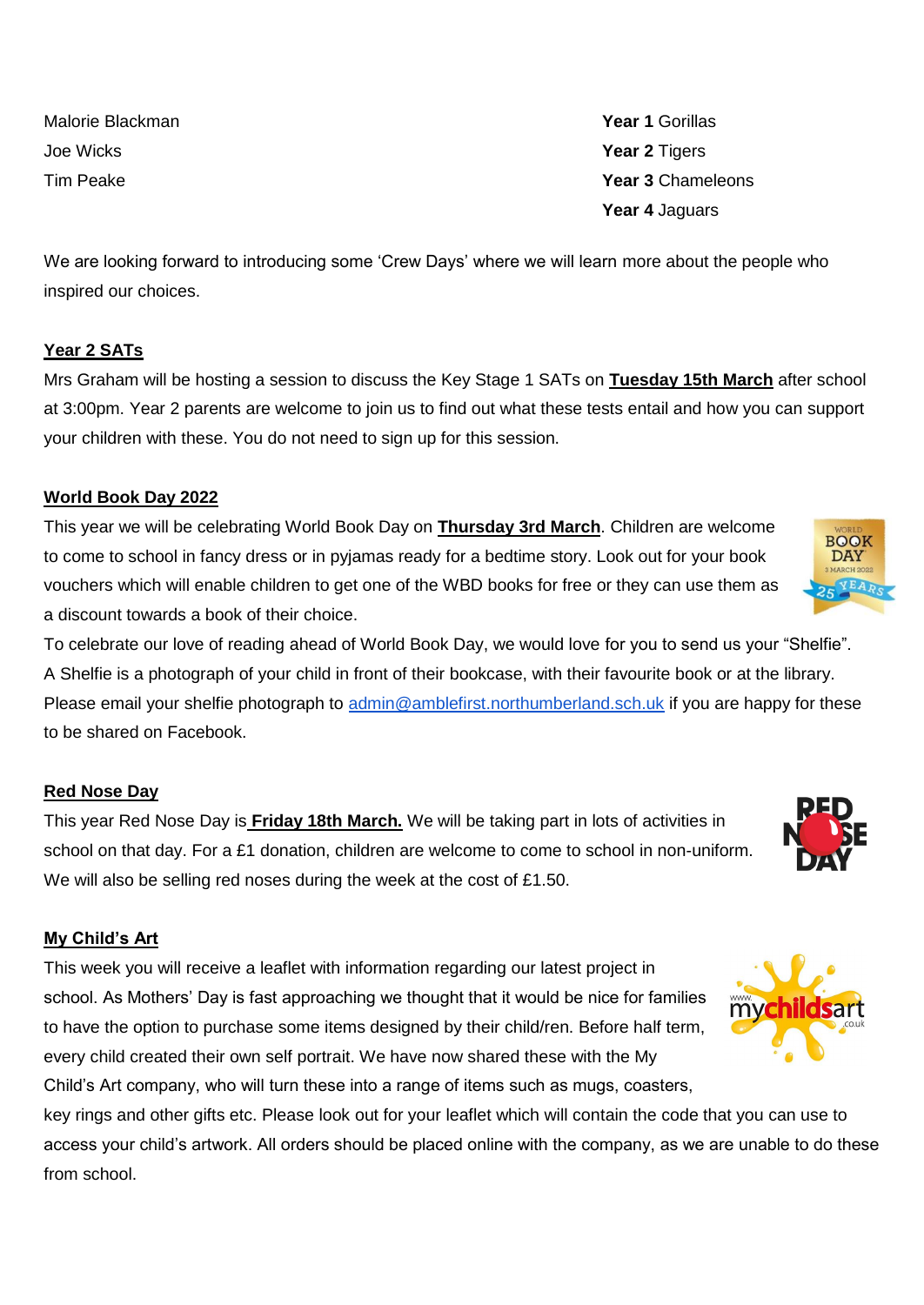#### **Movie Night**

On **Thursday 7th April 3-5pm** we will be hosting a movie night in school using our brand new TV in the hall! The film will be Encanto. Places can be booked at a cost of £3 on Eduspot. This will include a drink and a snack. Please book by **Monday 4th April** so that we can organise staffing and refreshments.

#### **Toys/jewellery**

Could we kindly request that children do not bring non-essential items into school. We have had a number of instances where children have lost items, damaged them or swapped them and they have then become upset. Staff are having to spend time searching for these items or trying to resolve disagreements which impacts on lesson time. Please could you ensure that these items remain at home.

# **Attendance**

Our school target for attendance is **96%.**

#### **Attendance for February 2022**

**Rec** - 96.56% **Year 1** - 96.06% **Year 2** - 95.56% **Year 3** - 91.55% **Year 4** - 95.91%

# **Key dates Spring Term**

**Tuesday 1st March -** Year 4 residential meeting 3:15pm **Thursday 3rd March** - Y4 Bikeability **Thursday 3rd March** - World Book Day **Wed 16th - Fri 18th March** - Year 4 Residential **Friday 18th March** - Red Nose Day **Friday 25th March** - Teacher training day - school closed **\*Monday 28th March** - Reception parent session 2:15pm **\*Tuesday 29th March -** Year 3 parent session 2:15pm \***Wednesday 30th March** - Nursery parent session 9am **\*Thursday 31st March** - Year 4 parent session 2:15pm **\*Tuesday 5th April -** Year 1 parent session 2pm **\*Thursday 7th April -** Year 2 parent session 2pm **\*Thursday 7th April -** Movie night

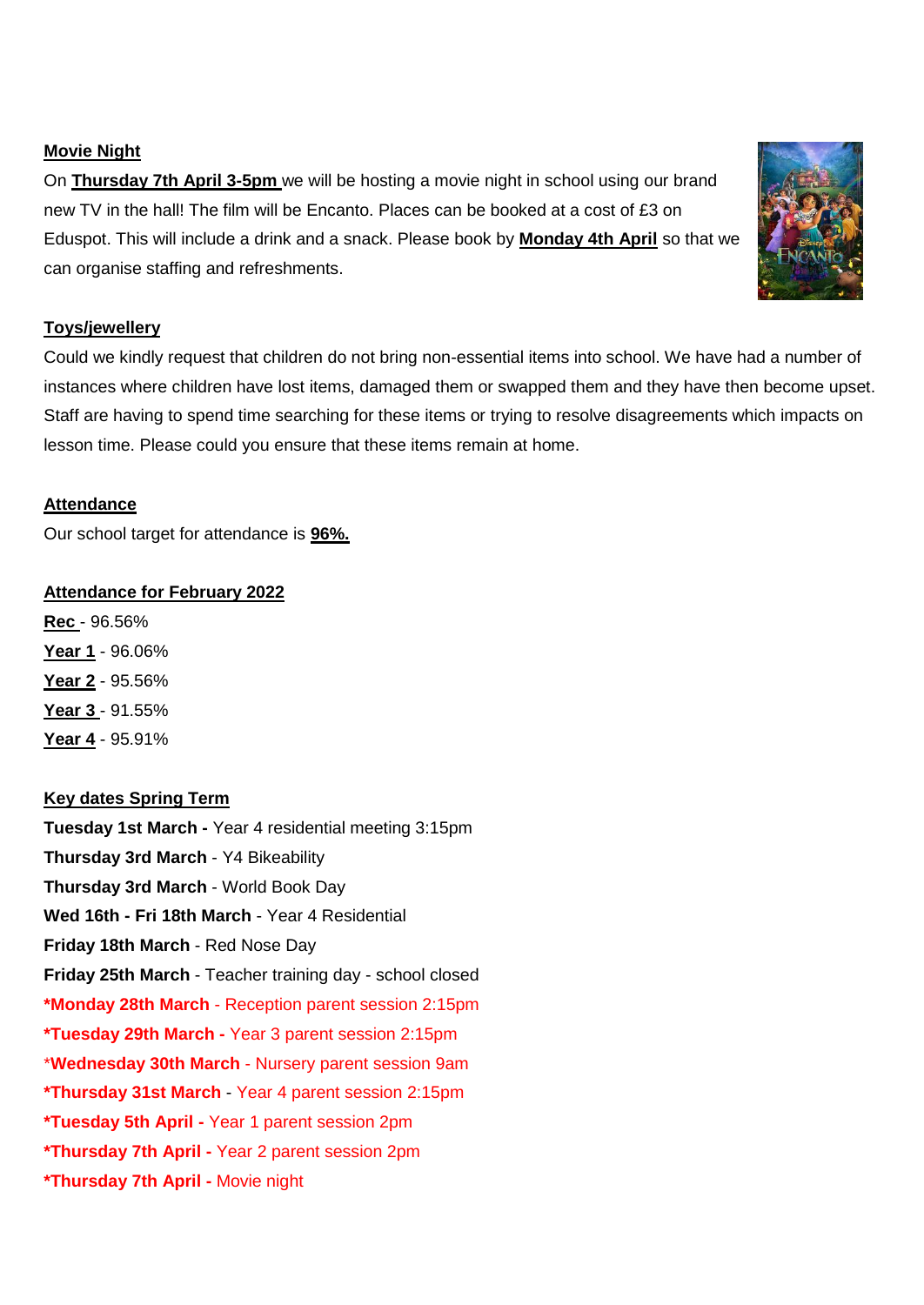**\*Week beginning 4th April** - Easter Egg decorating - more information to follow **Friday 8th April** - last day of term

### **E-safety**

Last month was Safer Internet Day and we had some very interesting discussions with the children. We are aware of the different websites and platforms that our children use and it is our aim to teach them to use these safely, responsibly and with respect for others. Please see below some advice